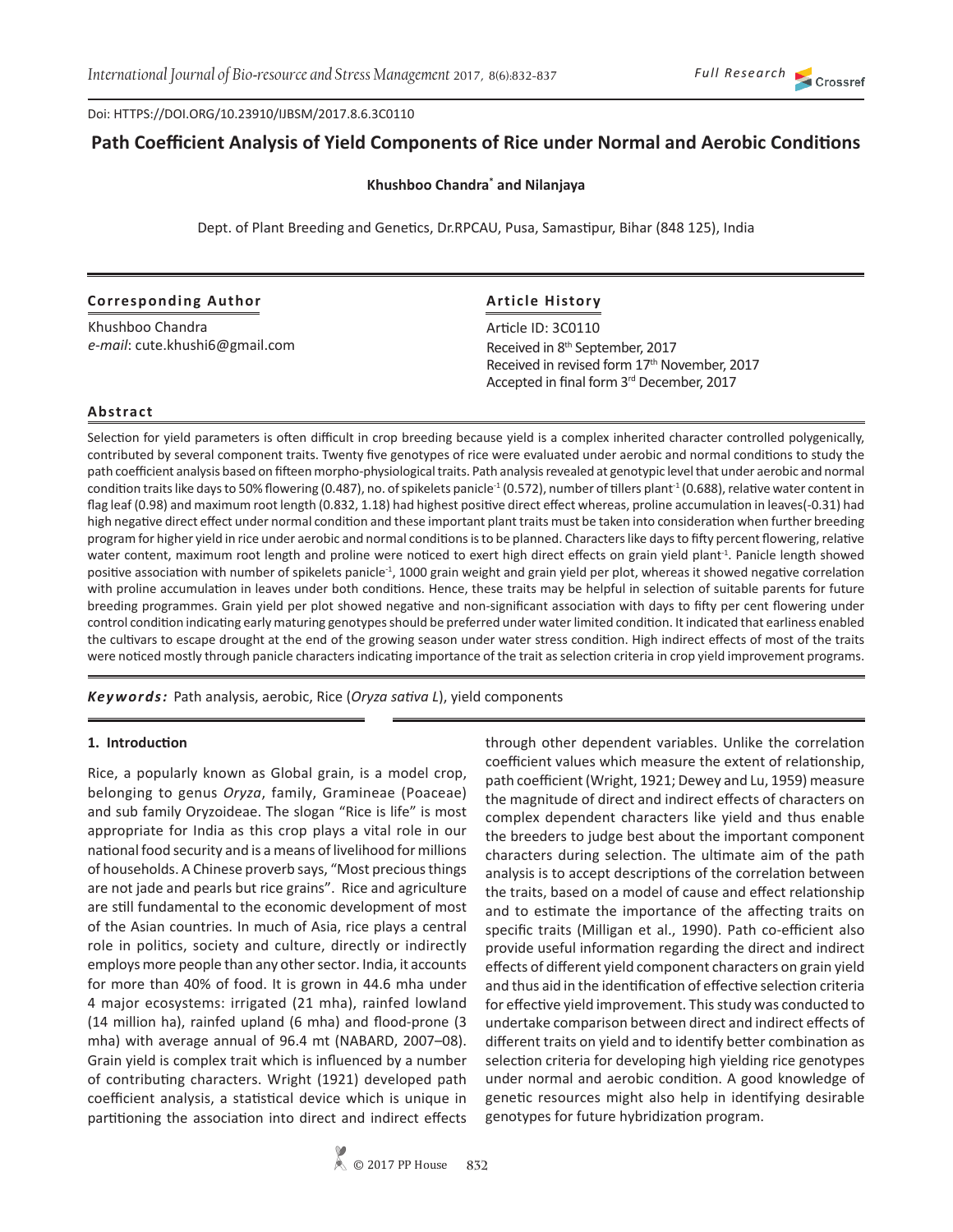#### **2. Materials and Methods**

The experimental material for the present study comprised of twenty five genotypes of rice suitable for aerobic and normal condition procured from Rajendra Agricultural University, Pusa laid in randomized block design (RBD) with three replications at the Field Experimentation Centre of Department of Plant Breeding and Genetics, Rajendra Agricultural University, Pusa Samastipur Bihar during *kharif,* 2014. Standard agronomic practices and plant protection measures were taken as per schedule. Each genotype was grown in a plot of  $5\times1$  m<sup>2</sup> with the spacing  $20 \times 15$  cm<sup>2</sup> row to row and plant to plant respectively. Observations were recorded for days to 50% flowering, days to physiological maturity, plant height(cm), panicle length(cm), number of spikelets panicle<sup>-1</sup>, number of tillers plant<sup>-1</sup>, 1000-grain weight (g), relative water content (%), maximum root length (cm), Flag leaf area (cm<sup>2</sup>), Harvest index (%), Chlorophyll content (SPAD), Proline accumulation in leaves  $\mu$ g g<sup>-1</sup> Dry Wt., Peroxidase activity in leaves unit g<sup>-1</sup> fresh Wt. and grain yield plot<sup>-1</sup> (g) on five randomly selected plants from each entry for each replication for above mentioned traits excluding for days to flowering, days to physiological maturity and grain yield (kg  $plot^{-1}$ ) where whole plot data were considered.

## *2.1. Relative water content in flag Leaf (%)*

Relative water content (RWC) of the flag leaves was determined using the equation given by Barr and Weatherley (1962).

 $\text{RWC} = \frac{\text{F.W.-D.W.}}{\text{T.W.-D.W.}} \times 100$ Where,

F.W.=Fresh Weight of flag leaf (g) D.W.=Dry Weight of flag leaf (g) T.W.=Turgid Weight of flag leaf (g)

#### *2.2. Flag leaf area (cm²)*

Flag leaf area was measured with the following function by Muller (1991).

Flag leaf area*=*Flag leaf length×Flag leaf width×0.74

## *2.3. Harvest index (%)*

The value of harvest index (HI) was calculated from the following formula (Donald, 1962).

 Grain yield Harvest index=  $--------------------- - 2100$ 

Total biological yield (grain yield+straw)

## *2.4. Chlorophyll content (SPAD)*

Leaf chlorophyll content was recorded by measuring greenness of leaf using a portal chlorophyll meter (Monilta Camera Co. Ltd., Japan). SPAD readings were collected from the middle region of first fully opened leaf and it was averaged across each plot and expressed as SPAD reading per plant.

## *2.5. Proline accumulation in leaves µg g-1 Dry Wt.*

Proline Accumulation in Leaves was determined by the

method developed by Bates et al. (1973). Peroxidase Activity in Leaves unit g Fresh Wt. The activity of peroxidase was determined by the method of Palmiano and Juliano (1973).

#### **3. Results and Discussion**

On perusal of Table 1, 2, 3 and 4 at genotypic level under normal condition high positive direct effect was exhibited by plant height, panicle length, number of tillers per plant, 1000 grain weight, relative water content, maximum root length whereas high negative direct effect was exhibited by days to physiological maturity, days to 50%, number of spikelets panicle-1, flag leaf area, harvest index, chlorophyll content, proline accumulation in leaves and peroxidise activity in leaves. At phenotypic level positive direct effect was exhibited by days to 50% flowering, days to physiological maturity, plant height, panicle length, number of spikelets panicle $<sup>-1</sup>$ , no. of tillers</sup> plant<sup>-1</sup>, 1000 grain weight, relative water content, maximum root length, flag leaf area, whereas moderate negative direct effect was exhibited by harvest index, chlorophyll content, proline accumulation in leaves, peroxidase activity in leaves. These results were consistent with the findings of Agahi et al. (2007); Nagaraju et al. (2013) for grains per panicle, panicle plant-1 and 1000-grain weight, Mustafa and Elsheikh (2007) and Patel et al. (2014) for days to 50% flowering, Petchiammal and Kumar (2007) for panicle length, Ullah et al. (2011) for chlorophyll content. Hence, selection based on these characters would be more effective for yield improvement in rice under aerobic and normal condition. Relative water content should be given due weightage along with selection based on traits like plant height, number of tillers per plant, flag leaf area and panicle length since these traits exhibited strong positive correlation with grain yield per plot and high positive indirect effects on grain yield per via these traits indicating their true relationship with grain yield under normal condition. Number of tillers plant-1, harvest index, number of spikelets panicle<sup>-1</sup>, days to fifty per cent flowering, flag leaf area, maximum root length and proline accumulation in leaves had high to moderate positive indirect effect on grain  $y$ ield plot $<sup>-1</sup>$  via proline accumulation in leaves whereas days</sup> to physiological maturity, plant height, 1000 grain weight, chlorophyll content, panicle length, relative water content and peroxidase activity in leaves via proline accumulation showed high to low negative indirect effect indicated that the proline accumulation in leaves is an important trait for aerobic condition. Hence, selection based on these characters would be more effective for yield improvement in rice under aerobic condition. These results were consistent with the findings of Petchiammal and Kumar (2007) for 1000 grain weight and Kumar and Nilanjaya (2014) for relative water content.

The traits like days to fifty percent flowering, no. of spikelet panicle $^{-1}$ , no. of tillers plant $^{-1}$  and maximum root length had positive direct effect and days to physiological maturity, plant height, panicle length, 1000 grain weight, relative water content, flag leaf area, chlorophyll content, proline accumulation and peroxidase activity had positive indirect effect via number of spikelet panicle<sup>-1</sup>, number of tillers plant<sup>-1</sup>,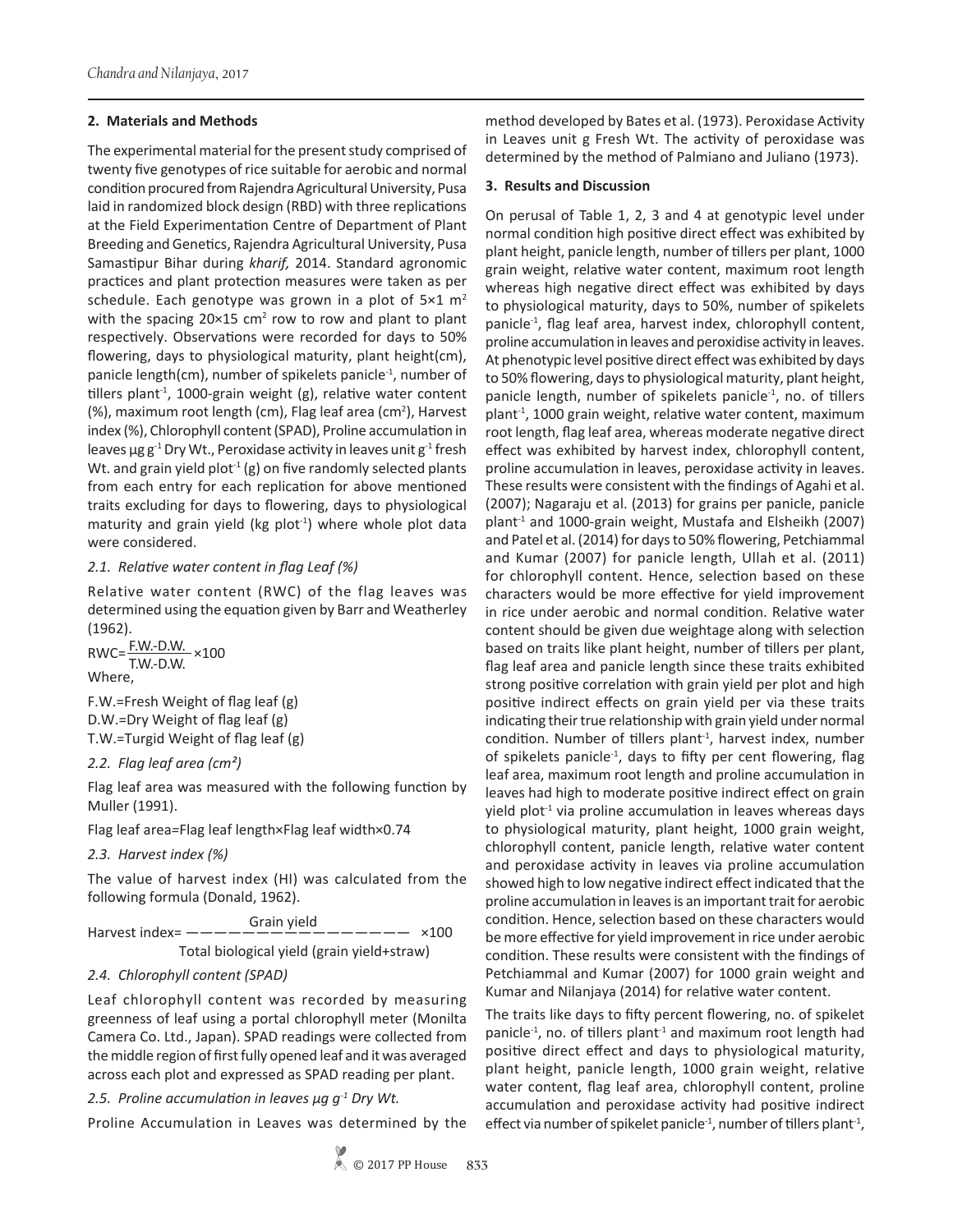*International Journal of Bio-resource and Stress Management* 2017, 8(6):832-837

| Table 1: Genotypic Path coefficient analysis of fifteen characters on grain yield in rice under aerobic condition |                                        |            |            |           |           |           |            |            |            |            |            |
|-------------------------------------------------------------------------------------------------------------------|----------------------------------------|------------|------------|-----------|-----------|-----------|------------|------------|------------|------------|------------|
| No.                                                                                                               | Character                              | <b>DFF</b> | <b>DPM</b> | PH        | PL        | SPP       | <b>TPP</b> | <b>TGW</b> | <b>RWC</b> | <b>MRL</b> | <b>FLA</b> |
| 1.                                                                                                                | <b>DFF</b>                             | 0.4875     | 0.1223     | $-0.2406$ | $-0.0112$ | $-0.0563$ | $-0.0967$  | 0.0942     | 0.0049     | $-0.1303$  | $-0.0419$  |
| 2.                                                                                                                | <b>DPM</b>                             | $-0.0362$  | $-0.1444$  | $-0.1384$ | $-0.0484$ | $-0.0281$ | $-0.0482$  | $-0.0446$  | $-0.0911$  | $-0.0927$  | $-0.0446$  |
| 3.                                                                                                                | PH (cm)                                | 0.0856     | $-0.1661$  | $-0.1733$ | $-0.1613$ | $-0.1513$ | $-0.2361$  | $-0.1076$  | $-0.1403$  | $-0.1578$  | $-0.1253$  |
| 4.                                                                                                                | $PL$ (cm)                              | 0.0098     | $-0.1430$  | $-0.3967$ | $-0.4263$ | $-0.3745$ | $-0.2855$  | $-0.2589$  | $-0.1848$  | $-0.3027$  | $-0.2738$  |
| 5.                                                                                                                | <b>SPP</b>                             | $-0.0661$  | 0.1114     | 0.5002    | 0.5034    | 0.5729    | 0.7051     | 0.4422     | 0.3302     | 0.4088     | 0.5206     |
| 6.                                                                                                                | <b>TPP</b>                             | $-0.1365$  | 0.2299     | 0.9376    | 0.4610    | 0.8473    | 0.6884     | 0.4588     | 0.4575     | 0.3893     | 0.4126     |
| 7.                                                                                                                | TGW (g)                                | $-0.0174$  | $-0.0278$  | $-0.0560$ | $-0.0548$ | $-0.0696$ | $-0.0601$  | $-0.0902$  | $-0.0563$  | $-0.0690$  | $-0.0797$  |
| 8.                                                                                                                | RWC (%)                                | $-0.0045$  | $-0.2823$  | $-0.3621$ | $-0.1940$ | $-0.4078$ | $-0.2973$  | $-0.2794$  | $-0.4473$  | $-0.2764$  | $-0.2800$  |
| 9.                                                                                                                | MRL (cm)                               | $-0.2225$  | 0.5346     | 0.7575    | 0.5911    | 0.5939    | 0.4706     | 0.6371     | 0.5142     | 0.8323     | 0.7098     |
| 10.                                                                                                               | $FLA$ (cm <sup>2</sup> )               | $-0.0094$  | 0.0337     | 0.0788    | 0.0700    | 0.0990    | 0.0653     | 0.0964     | 0.0682     | 0.0930     | 0.1090     |
| 11.                                                                                                               | $HI (\%)$                              | 0.0631     | 0.1887     | 0.3705    | 0.2525    | 0.4391    | 0.3580     | 0.3107     | 0.2962     | 0.2957     | 0.2813     |
| 12.                                                                                                               | CC (SPAD)                              | $-0.1231$  | $-0.1959$  | $-0.3571$ | $-0.3028$ | $-0.8929$ | $-0.3911$  | $-0.3886$  | $-0.2537$  | $-0.2816$  | $-0.3470$  |
| 13.                                                                                                               | PRO ( $\mu$ g g <sup>-1</sup> dry Wt.) | $-0.0613$  | $-0.0412$  | 0.0149    | $-0.0013$ | $-0.0595$ | 0.0039     | $-0.0312$  | $-0.0097$  | 0.0048     | $-0.0070$  |
| 14.                                                                                                               | PERO (unit $g^{-1}$ fresh<br>Wt.       | 0.0439     | $-0.0741$  | $-0.0872$ | $-0.0223$ | $-0.0088$ | $-0.0281$  | $-0.0194$  | $-0.0291$  | $-0.0990$  | $-0.0262$  |
| 15.                                                                                                               | $GY/P$ (kg)                            | 0.0127     | 0.1456     | 0.8480    | 0.6556    | 0.5034    | 0.8484     | 0.8195     | 0.4589     | 0.6143     | 0.8078     |
|                                                                                                                   | Table 1: Continue                      |            |            |           |           |           |            |            |            |            |            |

| No. | Character                                                | HI        | CC        | <b>PRO</b> | PERO      |
|-----|----------------------------------------------------------|-----------|-----------|------------|-----------|
| 1.  | <b>DFF</b>                                               | 0.0761    | 0.1317    | $-0.1798$  | $-0.1083$ |
| 2.  | <b>DPM</b>                                               | $-0.0674$ | $-0.0621$ | 0.0358     | $-0.0541$ |
| 3.  | PH (cm)                                                  | $-0.1587$ | $-0.1358$ | $-0.0155$  | $-0.0765$ |
| 4.  | PL (cm)                                                  | $-0.2660$ | $-0.3480$ | 0.0033     | $-0.0480$ |
| 5.  | <b>SPP</b>                                               | 0.6219    | 0.6198    | $-0.2049$  | 0.0256    |
| 6.  | TPP                                                      | 0.6093    | 0.5909    | 0.0160     | 0.0977    |
| 7.  | TGW(g)                                                   | $-0.0693$ | $-0.0769$ | 0.0169     | $-0.0089$ |
| 8.  | RWC (%)                                                  | $-0.3275$ | $-0.5490$ | 0.0261     | $-0.0659$ |
| 9.  | MRL (cm)                                                 | 0.6084    | 0.5143    | 0.0239     | 0.4167    |
| 10. | $FLA$ (cm <sup>2</sup> )                                 | 0.0758    | 0.0830    | $-0.0046$  | 0.0144    |
| 11. | HI (%)                                                   | 0.4045    | 0.4425    | $-0.0488$  | 0.1393    |
| 12. | CC (SPAD)                                                | $-0.4984$ | $-0.4557$ | 0.0650     | $-0.0417$ |
| 13. | PRO $(\mu g g^{-1}$ dry<br>Wt.)                          | $-0.0201$ | $-0.0237$ | $-0.1663$  | 0.0225    |
| 14. | PERO (unit g <sup>-1</sup> -0.0681 -0.0181<br>fresh Wt.) |           |           | $-0.0267$  | $-0.1977$ |
| 15. | $GY/P$ (kg)                                              | 0.9206    | 0.7076    | 0.1270     | 0.1152    |

DFF: Days to 50% flowering; DPM: Days to physiological maturity; PH: Plant height; PL: Panicle length; SPP: Spikelet panicle<sup>-1</sup>; TPP: Tillers plant<sup>-1</sup>; TGW: 1000 Grain weight; RWC: Relative water content; MRL: Maximum root length; FLA: Flag leaf area; HI: Harvest index; CC: Chlorophyll content, PRO: Proline accumulation in leaves; PERO: Peroxidase activity in leaves; GY/P: Grain yield plot<sup>-1</sup>; Residual effect: 0.3100

maximum root length and harvest index whereas, harvest index had both direct and indirect effect on grain yield per plot at genotypic level and at phenotypic level traits like days to fifty percent flowering had positive direct effect and days to physiological maturity, plant height, panicle length, 1000

Table 2: Genotypic Path coefficient analysis of fifteen characters on grain yield in rice under normal condition

| No. | Character                                 | <b>DFF</b> | <b>DPM</b> | PН        | PH        |
|-----|-------------------------------------------|------------|------------|-----------|-----------|
| 1.  | DFF                                       | $-0.0177$  | $-0.0022$  | $-0.0008$ | $-0.0008$ |
| 2.  | <b>DPM</b>                                | $-0.0809$  | $-0.6479$  | $-0.6621$ | $-0.6621$ |
| 3.  | PH (cm)                                   | 0.0070     | 0.1533     | 0.1500    | 0.1500    |
| 4.  | PL (cm)                                   | $-0.0274$  | 0.1595     | 0.2587    | 0.2587    |
| 5.  | SPP                                       | $-0.2722$  | $-0.4922$  | $-0.8392$ | $-0.8392$ |
| 6.  | <b>TPP</b>                                | 0.0619     | 0.4480     | 0.6253    | 0.6253    |
| 7.  | TGW(g)                                    | 0.0809     | 0.3866     | 0.4252    | 0.4252    |
| 8.  | RWC (%)                                   | 0.2413     | 0.7422     | 0.9469    | 0.9469    |
| 9.  | MRL (cm)                                  | 0.2042     | 0.9212     | 1.3292    | 1.3292    |
| 10. | $FLA$ (cm <sup>2</sup> )                  | $-0.0375$  | $-0.1937$  | $-0.5994$ | $-0.5994$ |
| 11. | HI (%)                                    | 0.0033     | $-0.0016$  | $-0.0098$ | $-0.0098$ |
| 12. | CC (SPAD)                                 | $-0.1260$  | $-0.5125$  | $-1.0012$ | $-1.0012$ |
| 13. | PRO ( $\mu$ g g <sup>-1</sup> dry<br>Wt.) | 0.0731     | $-0.0015$  | $-0.0102$ | $-0.0102$ |
| 14. | PERO (unit $g^{-1}$ -0.0489<br>fresh Wt.) |            | $-0.0432$  | $-0.0041$ | $-0.0041$ |
| 15. | $GY/P$ (kg)                               | 0.0611     | 0.9158     | 0.6084    |           |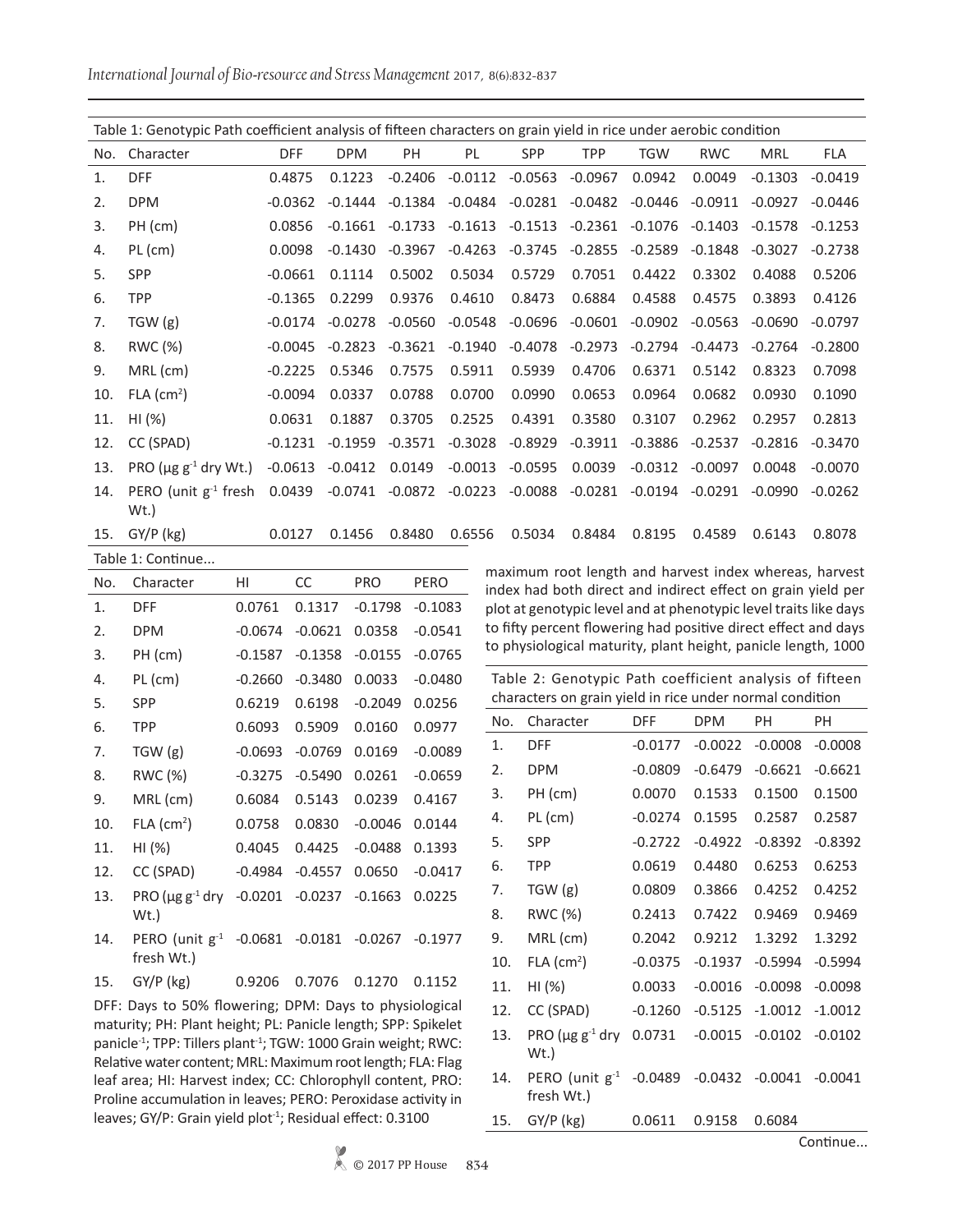| No. | Character                                | PL        | SPP       | <b>TPP</b> | <b>TGW</b> | <b>RWC</b>                                        | <b>MRL</b> | <b>FLA</b> | HI        | CC        | <b>PRO</b> | <b>PERO</b> |
|-----|------------------------------------------|-----------|-----------|------------|------------|---------------------------------------------------|------------|------------|-----------|-----------|------------|-------------|
| 1.  | <b>DFF</b>                               | 0.0018    | $-0.0089$ | $-0.0019$  | $-0.0032$  | $-0.0044$                                         | $-0.0031$  | $-0.0019$  | 0.0031    | $-0.0021$ | 0.0035     | $-0.0060$   |
| 2.  | <b>DPM</b>                               | $-0.3798$ | $-0.5872$ | $-0.4972$  | $-0.5520$  | $-0.4910$                                         | $-0.5060$  | $-0.3510$  | $-0.0535$ | $-0.3078$ | $-0.0027$  | $-0.1954$   |
| 3.  | PH (cm)                                  | 0.1426    | 0.1627    | 0.1606     | 0.1405     | 0.1450                                            | 0.1690     | 0.1466     | 0.0762    | 0.1392    | 0.0042     | 0.0043      |
| 4.  | $PL$ (cm)                                | 0.2720    | 0.2224    | 0.2077     | 0.1567     | 0.2120                                            | 0.2208     | 0.2033     | 0.0715    | 0.2107    | 0.0344     | $-0.0142$   |
| 5.  | <b>SPP</b>                               | $-0.4440$ | $-0.5431$ | $-0.5064$  | $-0.4342$  | $-0.6015$                                         | $-0.5517$  | $-0.4946$  | $-0.2570$ | $-0.5029$ | $-0.0159$  | $-0.1008$   |
| 6.  | <b>TPP</b>                               | 0.4457    | 0.5443    | 0.5838     | 0.4653     | 0.4515                                            | 0.5894     | 0.4325     | 0.3252    | 0.5016    | 0.0593     | 0.1449      |
| 7.  | TGW(g)                                   | 0.2614    | 0.3627    | 0.3616     | 0.4538     | 0.3284                                            | 0.3681     | 0.3425     | 0.1930    | 0.3037    | $-0.0054$  | 0.1531      |
| 8.  | RWC (%)                                  | 0.7634    | 1.0848    | 0.7575     | 0.7089     | 0.9795                                            | 0.8415     | 0.7131     | 0.5829    | 0.7206    | 0.1232     | 0.1930      |
| 9.  | $MRL$ (cm)                               | 0.9573    | 1.1981    | 1.1908     | 0.9570     | 1.0133                                            | 1.1796     | 1.0621     | 0.3323    | 1.1245    | $-0.1412$  | 0.1918      |
| 10. | $FLA$ (cm <sup>2</sup> )                 | $-0.2672$ | $-0.3256$ | $-0.2649$  | $-0.2699$  | $-0.2603$                                         | $-0.3219$  | $-0.3575$  | $-0.1282$ | $-0.2837$ | 0.0795     | $-0.0493$   |
| 11. | HI (%)                                   | $-0.0051$ | $-0.3591$ | $-0.0107$  | $-0.0082$  | $-0.0115$                                         | $-0.0054$  | $-0.0069$  | $-0.0193$ | $-0.0084$ | $-0.0078$  | $-0.0006$   |
| 12. | CC (SPAD)                                | $-0.8354$ | $-0.9989$ | $-0.9268$  | $-0.7221$  | $-0.7936$                                         | -1.0284    | $-0.8559$  | $-0.4692$ | $-1.0787$ | 0.2687     | $-0.0309$   |
| 13. | PRO $(\mu$ g g <sup>-1</sup><br>dry Wt.) | $-0.0464$ | -0.1198   | -0.0372    | 0.0044     | $-0.0461$                                         | 0.0439     | 0.0816     | $-0.1488$ | 0.0709    | $-0.3067$  | $-0.0326$   |
| 14. | PERO (unit<br>$g^{-1}$ fresh<br>Wt.      | 0.0075    | $-0.0275$ | -0.0356    |            | $-0.0483$ $-0.0282$ $-0.0233$ $-0.0198$ $-0.0047$ |            |            |           | $-0.0041$ | $-0.0127$  | $-0.1433$   |
| 15. | $GY/P$ (kg)                              | 0.8739    | 0.6049    | 0.9813     | 0.8486     | 0.8932                                            | 0.9725     | 0.8941     | 0.5035    | 0.8835    | 0.0804     | 0.1139      |
|     |                                          |           |           |            |            |                                                   |            |            |           |           |            |             |

Residual Effect = 0.2704

grain weight, relative water content, proline accumulation in leaves, peroxidase activity, no. of tillers plant<sup>-1</sup> and maximum root length had positive indirect effect via no. of spikelet, 1000 grain weight, maximum root length whereas, no. of spikelet panicle<sup>-1</sup>, flag leaf area and chlorophyll content had both direct and indirect effect on grain yield plot<sup>-1</sup> under aerobic condition.

The traits like relative water content and maximum root length

| Table 3: Phenotypic Path coefficient analysis of fifteen characters on grain yield in rice under aerobic condition |                                   |            |            |           |             |            |            |            |            |            |            |
|--------------------------------------------------------------------------------------------------------------------|-----------------------------------|------------|------------|-----------|-------------|------------|------------|------------|------------|------------|------------|
| No.                                                                                                                | Character                         | <b>DFF</b> | <b>DPM</b> | PH        | PL          | SPP        | <b>TPP</b> | <b>TGW</b> | <b>RWC</b> | <b>MRL</b> | FLA        |
| 1.                                                                                                                 | <b>DFF</b>                        | $-0.0867$  | $-0.0240$  | 0.0042    | $-0.0010$   | 0.0050     | 0.0003     | $-0.0144$  | $-0.0015$  | 0.0146     | 0.0047     |
| 2.                                                                                                                 | <b>DPM</b>                        | 0.0139     | 0.0502     | $-0.0007$ | 0.0091      | 0.0059     | 0.0070     | 0.0138     | 0.0183     | 0.0145     | 0.0098     |
| 3.                                                                                                                 | PH (cm)                           | 0.0012     | 0.0004     | $-0.0250$ | $-0.0072$   | $-0.0078$  | $-0.0116$  | $-0.0059$  | $-0.0095$  | $-0.0106$  | $-0.0065$  |
| 4.                                                                                                                 | $PL$ (cm)                         | $-0.0012$  | $-0.0189$  | $-0.0304$ | $-0.1046$   | $-0.0354$  | $-0.0366$  | $-0.0570$  | $-0.0369$  | $-0.0513$  | $-0.0547$  |
| 5.                                                                                                                 | <b>SPP</b>                        | $-0.0186$  | 0.0378     | 0.1011    | 0.1092      | 0.3222     | 0.0661     | 0.1339     | 0.1163     | 0.1248     | 0.1253     |
| 6.                                                                                                                 | <b>TPP</b>                        | $-0.0003$  | 0.0130     | 0.0432    | 0.0324      | 0.0190     | 0.0927     | 0.0343     | 0.0325     | 0.0462     | 0.0322     |
| 7.                                                                                                                 | TGW(g)                            | 0.0263     | 0.0435     | 0.0378    | 0.0864      | 0.0659     | 0.0587     | 0.1585     | 0.0859     | 0.0952     | 0.1084     |
| 8.                                                                                                                 | RWC (%)                           | $-0.0031$  | $-0.0650$  | $-0.0678$ | $-0.0628$   | $-0.0643$  | $-0.0625$  | $-0.0966$  | $-0.1782$  | $-0.0989$  | $-0.0986$  |
| 9.                                                                                                                 | MRL(cm)                           | 0.0191     | $-0.0329$  | $-0.0483$ | $-0.0557$   | $-0.0440$  | $-0.0566$  | $-0.0682$  | $-0.0630$  | $-0.1135$  | $-0.0766$  |
| 10.                                                                                                                | $FLA$ (cm2)                       | $-0.0146$  | 0.0527     | 0.0705    | 0.1412      | 0.1050     | 0.0937     | 0.1847     | 0.1495     | 0.1823     | 0.2700     |
| 11.                                                                                                                | HI (%)                            | 0.0048     | 0.0435     | 0.0708    | 0.1017      | 0.0858     | 0.0814     | 0.1262     | 0.1104     | 0.1047     | 0.1132     |
| 12.                                                                                                                | CC (SPAD)                         | 0.0579     | 0.0458     | 0.1151    | 0.1346      | 0.1610     | 0.1136     | 0.1714     | 0.1317     | 0.1236     | 0.1513     |
| 13.                                                                                                                | PRO $(\mu g g^{-1})$<br>dry Wt.)  | 0.0013     | 0.0005     | $-0.0003$ | 0.0001      | 0.0004     | 0.0002     | 0.0007     | 0.0003     | 0.0001     | 0.0003     |
| 14.                                                                                                                | PERO (unit $g^{-1}$<br>fresh Wt.) | $-0.0035$  | 0.0050     | 0.0051    | 0.0021      | 0.0006     | 0.0020     | 0.0020     | 0.0034     | 0.0105     | 0.0027     |
| 15.                                                                                                                | GY/P (kg)                         | $-0.0037$  | 0.1514     | $0.2754*$ | $0.3855$ ** | $0.6193**$ | $0.3484**$ | $0.5833**$ | $0.3592**$ | $0.4420**$ | $0.5814**$ |
|                                                                                                                    |                                   |            |            |           |             |            |            |            |            |            |            |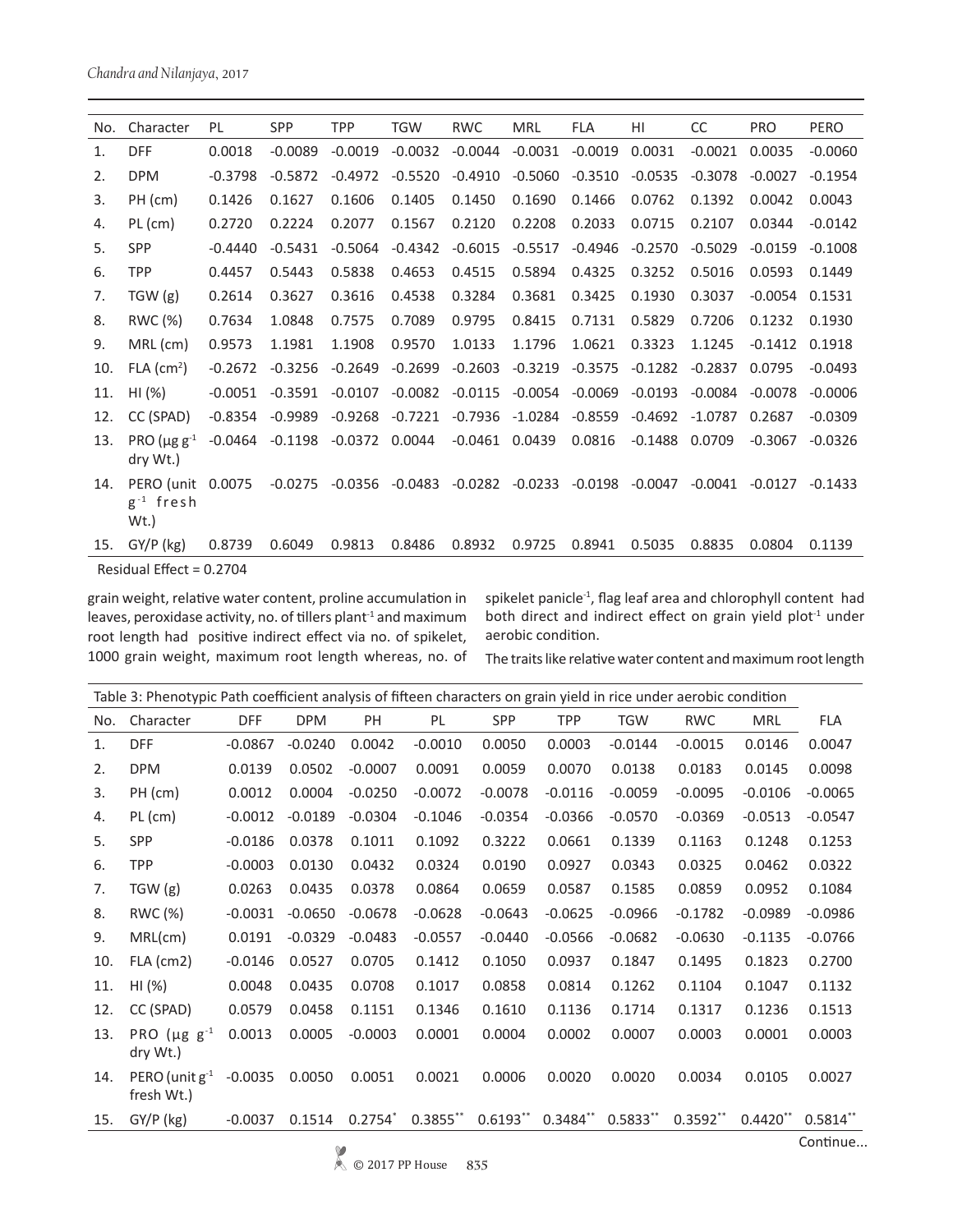*International Journal of Bio-resource and Stress Management* 2017, 8(6):832-837

|                   | Table 3: Continue        |            |            |            |            |        |                  | Table 4: Phenotypic Path coefficient analysis of fifteen<br>characters on grain yield in rice under normal condition |            |               |            |                   |  |  |
|-------------------|--------------------------|------------|------------|------------|------------|--------|------------------|----------------------------------------------------------------------------------------------------------------------|------------|---------------|------------|-------------------|--|--|
| No.               | Character                | HI         | CC         | PRO        | PERO       |        |                  |                                                                                                                      |            |               |            |                   |  |  |
| 1.                | <b>DFF</b>               | $-0.0020$  | $-0.0165$  | 0.0235     | 0.0128     | No.    |                  | Character                                                                                                            | <b>DFF</b> | <b>DPM</b>    | PH         | PL                |  |  |
| 2.                | <b>DPM</b>               | 0.0105     | 0.0075     | 0.0058     | 0.0106     | 1.     | <b>DFF</b>       |                                                                                                                      | 0.0485     | 0.0116        | 0.0012     | $-0.0058$         |  |  |
| 3.                | PH (cm)                  | $-0.0085$  | $-0.0094$  | 0.0017     | $-0.0054$  | 2.     | <b>DPM</b>       |                                                                                                                      | 0.0241     | 0.1013        | 0.0361     | 0.0376            |  |  |
| 4.                | $PL$ (cm)                | $-0.0510$  | $-0.0463$  | 0.0014     | $-0.0093$  | 3.     |                  | PH (cm)                                                                                                              | 0.0026     | 0.0368        | 0.1034     | 0.0660            |  |  |
| 5.                | SPP                      | 0.1325     | 0.1705     | 0.0297     | 0.0080     | 4.     | $PL$ (cm)        |                                                                                                                      | $-0.0186$  | 0.0576        | 0.0991     | 0.1553            |  |  |
| 6.                | <b>TPP</b>               | 0.0362     | 0.0346     | 0.0038     | 0.0078     | 5.     | SPP              |                                                                                                                      | 0.0090     | 0.0198        | 0.0306     | 0.0232            |  |  |
| 7.                | TGW(g)                   | 0.0960     | 0.0893     | 0.0221     | 0.0131     | 6.     | <b>TPP</b>       |                                                                                                                      | $-0.0005$  | 0.0432        | 0.0485     | 0.0624            |  |  |
| 8.                | RWC (%)                  | $-0.0943$  | $-0.0772$  | 0.0103     | $-0.0258$  | 7.     |                  | TGW(g)                                                                                                               | 0.0093     | 0.0875        | 0.0928     | 0.0885            |  |  |
| 9.                | MRL (cm)                 | $-0.0570$  | $-0.0461$  | 0.0008     | $-0.0504$  | 8.     |                  | RWC (%)                                                                                                              | 0.0116     | 0.0457        | 0.0526     | 0.0613            |  |  |
| 10.               | $FLA$ (cm <sup>2</sup> ) | 0.1466     | 0.1343     | 0.0153     | 0.0307     | 9.     |                  | MRL (cm)                                                                                                             | 0.0171     | 0.0742        | 0.0883     | 0.1007            |  |  |
| 11.               | HI (%)                   | 0.2085     | 0.1299     | 0.0214     | 0.0523     | 10.    |                  | $FLA$ (cm <sup>2</sup> )                                                                                             | 0.0047     | 0.0439        | 0.0652     | 0.0747            |  |  |
| 12.               | CC (SPAD)                | 0.1895     | 0.3043     | 0.0443     | 0.0190     | 11.    | HI (%)           |                                                                                                                      | 0.0011     | $-0.0019$     | $-0.0051$  | $-0.0044$         |  |  |
| 13.               | PRO $(\mu g g^{-1})$     | 0.0005     | 0.0007     | 0.0047     | $-0.0006$  | 12.    |                  | CC (SPAD)                                                                                                            | $-0.0011$  | 0.0191        | 0.0210     | 0.0289            |  |  |
|                   | dry Wt.)                 |            |            |            |            | 13.    |                  | PRO ( $\mu$ g g <sup>-1</sup>                                                                                        | $-0.0012$  | 0.0000        | 0.0002     | 0.0008            |  |  |
| 14.               | PERO (unit               | 0.0059     | 0.0015     | 0.0029     | 0.0237     |        |                  | dry Wt.)                                                                                                             |            |               |            |                   |  |  |
|                   | $g^{-1}$ fresh Wt.)      |            |            |            |            | 14.    |                  | PERO (unit -0.0143                                                                                                   |            | $-0.0134$     | $-0.0014$  | 0.0036            |  |  |
| 15.               | GY/P (kg)                | $0.6133**$ | $0.6771**$ | 0.1112     | 0.0866     |        | $g^{-1}$<br>Wt.) | fresh                                                                                                                |            |               |            |                   |  |  |
|                   | Residual effect=0.5794   |            |            |            |            | 15.    |                  | $GY/P$ (kg)                                                                                                          | 0.0925     | $0.5256**$    | $0.6327**$ | $0.6927**$        |  |  |
| Table 4: Continue |                          |            |            |            |            |        |                  |                                                                                                                      |            |               |            |                   |  |  |
| No.               | Character                | SPP        | <b>TPP</b> | <b>TGW</b> | <b>RWC</b> |        | MRL              | <b>FLA</b>                                                                                                           | H1         | CC            | PRO        | PERO              |  |  |
| 1.                | <b>DFF</b>               | 0.0077     | $-0.0002$  | 0.0027     | 0.0064     |        | 0.0051           | 0.0021                                                                                                               | $-0.0027$  | $-0.0010$     | $-0.0076$  | 0.0115            |  |  |
| 2.                | <b>DPM</b>               | 0.0353     | 0.0369     | 0.0519     | 0.0530     |        | 0.0456           | 0.0408                                                                                                               | 0.0095     | 0.0355        | 0.0006     | 0.0225            |  |  |
| 3.                | PH (cm)                  | 0.0556     | 0.0423     | 0.0562     | 0.0623     |        | 0.0554           | 0.0619                                                                                                               | 0.0265     | 0.0398        | 0.0033     | 0.0023            |  |  |
| 4.                | PL (cm)                  | 0.0633     | 0.0817     | 0.0806     | 0.1091     | 0.0949 |                  | 0.1065                                                                                                               | 0.0348     | 0.0825        | 0.0156     | $-0.0093$         |  |  |
| 5.                | <b>SPP</b>               | 0.0569     | 0.0124     | 0.0198     | 0.0326     |        | 0.0286           | 0.0283                                                                                                               | 0.0240     | 0.0228        | 0.0073     | 0.0070            |  |  |
| 6.                | <b>TPP</b>               | 0.0259     | 0.1187     | 0.0642     | 0.0654     |        | 0.0716           | 0.0649                                                                                                               | 0.0294     | 0.0584        | 0.0097     | 0.0215            |  |  |
| 7.                | TGW (g)                  | 0.0594     | 0.0924     | 0.1707     | 0.1052     |        | 0.1017           | 0.1152                                                                                                               |            | 0.0487 0.0811 | 0.0055     | 0.0490            |  |  |
| 8.                | RWC (%)                  | 0.0500     | 0.0482     | 0.0538     | 0.0873     |        | 0.0575           | 0.0607                                                                                                               | 0.0308     | 0.0502        | 0.0098     | 0.0166            |  |  |
| 9.                | MRL (cm)                 | 0.0828     | 0.0994     | 0.0982     | 0.1085     | 0.1647 |                  | 0.1190                                                                                                               | 0.0455     | 0.1032        | $-0.0043$  | 0.0227            |  |  |
| 10.               | $FLA$ (cm <sup>2</sup> ) | 0.0541     | 0.0595     | 0.0735     | 0.0756     |        | 0.0786           | 0.1089                                                                                                               | 0.0282     | 0.0698        | $-0.0204$  | 0.0153            |  |  |
| 11.               | HI (%)                   | $-0.0084$  | $-0.0049$  | $-0.0057$  | $-0.0070$  |        | $-0.0055$        | $-0.0051$                                                                                                            | $-0.0198$  | $-0.0052$     | $-0.0053$  | $-0.0002$         |  |  |
| 12.               | CC (SPAD)                | 0.0218     | 0.0268     | 0.0258     | 0.0313     |        | 0.0341           | 0.0349                                                                                                               | 0.0143     | 0.0544        | $-0.0090$  | 0.0018            |  |  |
| 13.               | PRO $(\mu g g^{-1})$     | 0.0010     | 0.0006     | 0.0003     | 0.0009     |        | $-0.0002$        | $-0.0015$                                                                                                            | 0.0021     | $-0.0013$     | 0.0078     | 0.0005            |  |  |
|                   | dry Wt.)                 |            |            |            |            |        |                  |                                                                                                                      |            |               |            |                   |  |  |
| 14.               | PERO (unit g-1           | $-0.0074$  | $-0.0109$  | $-0.0173$  | $-0.0115$  |        | $-0.0083$        | $-0.0085$                                                                                                            | $-0.0007$  | $-0.0020$     |            | $-0.0042 -0.0602$ |  |  |
|                   | fresh Wt.)               |            |            |            |            |        |                  |                                                                                                                      |            |               |            |                   |  |  |
| 15.               | GY/P (kg)                | $0.4981**$ | $0.6028**$ | $0.6746**$ | $0.7192**$ |        | $0.7240**$       | $0.7280**$                                                                                                           | $0.2706*$  | $0.5883**$    | 0.0087     | 0.1010            |  |  |
|                   | Residual effect = 0.5218 |            |            |            |            |        |                  |                                                                                                                      |            |               |            |                   |  |  |

had positive but proline accumulation had negative direct effect and days to physiological maturity, plant height, panicle length, flag leaf area, chlorophyll content, harvest index, days

to 50% flowering, no. of spikelet panicle<sup>-1</sup>, and peroxidase activity had positive indirect effect via no. of spikelet, 1000 grain weight, no. of tillers plant-1, harvest index, flag leaf